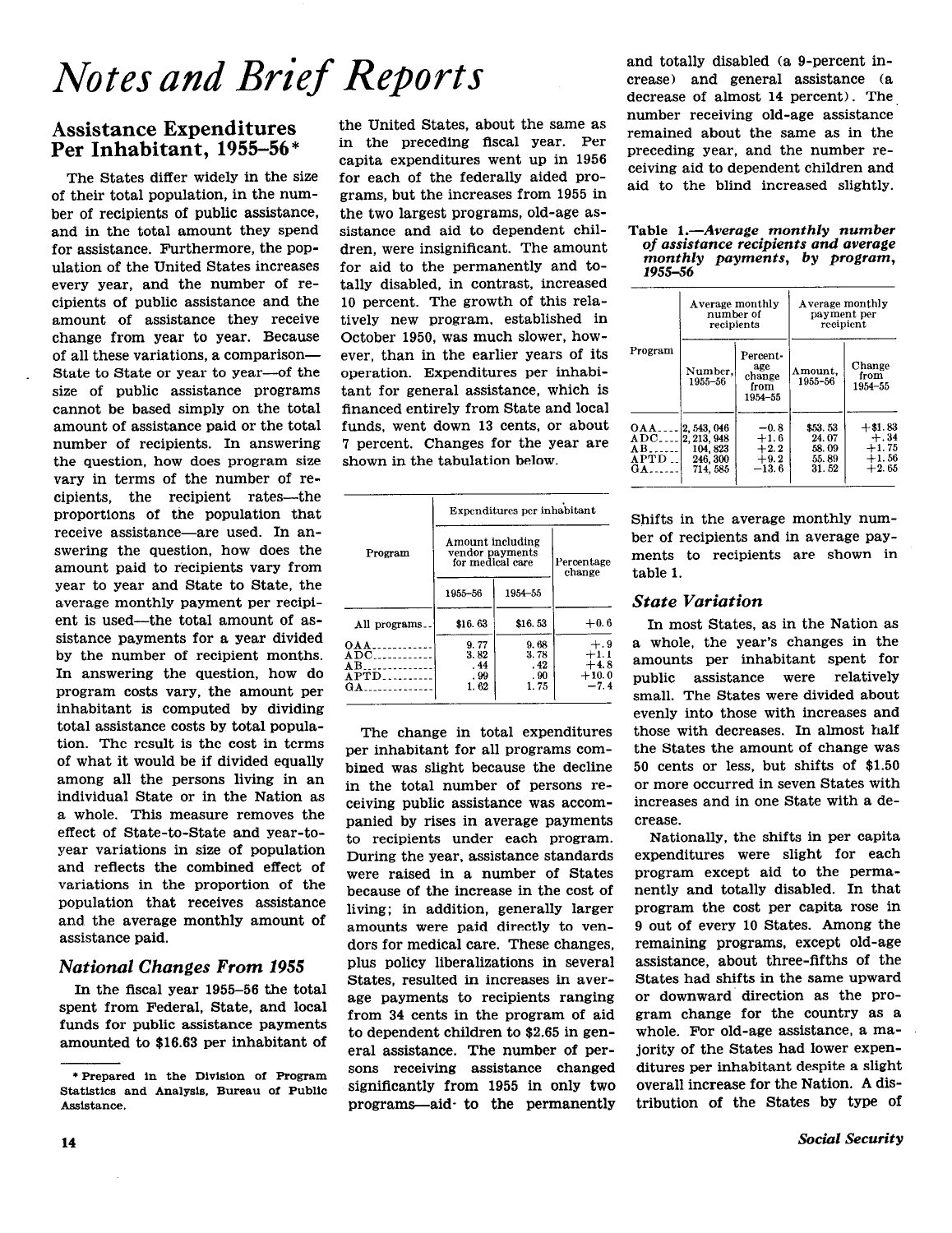change in expenditures per inhabitant is shown below.

| Program                      | Number of States with indicated<br>change in expenditures per<br>inhabitant <sup>1</sup> |    |                    |  |  |  |  |
|------------------------------|------------------------------------------------------------------------------------------|----|--------------------|--|--|--|--|
|                              | Increase                                                                                 |    | Decrease No change |  |  |  |  |
| <b>OAA</b>                   | $\frac{23}{31}$                                                                          | 29 |                    |  |  |  |  |
| $ADC$ <sub>-----------</sub> |                                                                                          | 20 |                    |  |  |  |  |
| AB                           | 29                                                                                       | 11 | 13                 |  |  |  |  |
| $APTD$                       | 38                                                                                       |    |                    |  |  |  |  |
| $\mathbf{G}$ A $\mathbf{A}$  | 20                                                                                       | 29 |                    |  |  |  |  |

1 Excludes States for which comparable program data are not available for both years.

The States varied considerably in the amounts spent per inhabitant during 1955-56 for each program and for all programs combined. Total expenditures for all programs, for example, amounted to less than \$10 per inhabitant in eight States but were more than twice that amount in a like number of States. Total State per capita expenditures were \$lO.OO- \$14.99 in 15 States and \$15.00-\$19.99 in 22 States. Virginia's expenditures of \$4.79 per capita were the smallest in the Nation and were about onetenth the outlay of \$45.39 made by Colorado, which spent the most (table 2).

Total per capita expenditures are largely governed by the amounts spent for old-age assistance. Expenditures per inhabitant for that program constituted more than half the cost for all programs combined in two-thirds of the States and, nationally, accounted for almost 60 percent of the total. The per capita cost of old-age assistance for the country as a whole (\$9.77) was, however, higher than expenditures for that program in about two-thirds of the States, as shown in the accompanying chart. Colorado and Virginia, with expenditures of \$35.96 and \$1.75, respectively, again represented the extremes in the range of payments. The States fall into three nearly equal groups: those spending less than \$7.50. those spending \$7.50-\$9.99, and those spending \$10 or more.

Variations among States in per capita expenditures for assistance reflect differences in average payments Per recipient and proportions of the Population aided. Average payments and recipient rates depend, in turn, assistance—for example, limitations on the interaction of the assistance on income and resources, lien laws, standard (the State's definition of and relatives' responsibility proviquality, quantity, and cost of the es- sions. Per capita income and income sentials of living) and such other distribution are particularly importfactors as the State's per capita in- ant for two reasons: (1) the scope come, distribution of income among of the assistance program is limited its population, and policies governing by the tax resources available to fithe determination of eligibility for nance it, and (2) income distribution

Table 2.—Amount expended per inhabitant  $\frac{1}{1}$  for assistance payments, including vendor payments for medical cure, by State and by program, fiscal years 1954–55 and 1955–56

| <b>State</b>                                                                                                               |                                                                                              | Total                                                                                           |                                                                                   | Old-age<br>assistance                                                                |                                                                                  | Aid to<br>dependent<br>children                                                |                                                                             | Aid to<br>the blind                                                        |                                                                                | Aid to the<br>permanently<br>and totally<br>disabled                          |                                                                             | General<br>assistance                                                             |  |
|----------------------------------------------------------------------------------------------------------------------------|----------------------------------------------------------------------------------------------|-------------------------------------------------------------------------------------------------|-----------------------------------------------------------------------------------|--------------------------------------------------------------------------------------|----------------------------------------------------------------------------------|--------------------------------------------------------------------------------|-----------------------------------------------------------------------------|----------------------------------------------------------------------------|--------------------------------------------------------------------------------|-------------------------------------------------------------------------------|-----------------------------------------------------------------------------|-----------------------------------------------------------------------------------|--|
|                                                                                                                            |                                                                                              | 1954–55 1955–56 1954–55 1955–56 1954–55 1955–56 1954–55 1955–56 1954–55 1955–56 1964–55 1955–56 |                                                                                   |                                                                                      |                                                                                  |                                                                                |                                                                             |                                                                            |                                                                                |                                                                               |                                                                             |                                                                                   |  |
| U.S. aver-<br>$age_{\dots}$ \$16.53                                                                                        |                                                                                              | \$16.63                                                                                         | \$9.68                                                                            | \$9.77                                                                               | \$3.78                                                                           | \$3.82                                                                         | \$0.42                                                                      | \$0.44                                                                     | \$0.90                                                                         | \$0.99                                                                        | \$1.75                                                                      | \$1.62                                                                            |  |
| Ala.<br>Alaska <sub>---------</sub><br>Ariz <sub>------------</sub><br>Conn<br>Del<br>D. C<br>Fla                          | 12.26<br>12.81<br>16.90<br>16.35<br>26.90<br>43.25<br>14.30<br>7.80<br>8.28<br>16.48         | 17.02<br>19.23<br>16.41<br>16.65<br>26.02<br>45.39<br>14.93<br>7.92<br>8.16<br>16.20            | 7.89<br>6.13<br>9.97<br>11.88<br>17.75<br>34.07<br>7.68<br>2.14<br>2.28<br>11.56  | 12.13<br>7.60<br>$-9.55$<br>12.07<br>17.41<br>35.96<br>7.86<br>2.14<br>2.31<br>11.19 | 2.93<br>5. 19<br>5.38<br>2.85<br>6.45<br>4.86<br>3. 57<br>2. 81<br>3.50<br>4. CS | 3.15<br>8.93<br>5.30<br>2.76<br>6.08<br>4.89<br>3. 91<br>2.99<br>3.19<br>4. 05 | .20<br>. 18<br>. 59<br>.52<br>1.01<br>.17<br>. 16<br>. 42<br>.21<br>. 51    | .22<br>.35<br>.60<br>. 54<br>1.04<br>.17<br>.17<br>. 42<br>.22<br>. 47     | 1.22<br>$\binom{2}{2}$<br>. 86<br>(2)<br>2.14<br>. 92<br>.30<br>1.82<br>(2)    | 1. 51<br>$\binom{2}{2}$<br>1.08<br>(2)<br>2.23<br>1.30<br>.54<br>1.94<br>3.17 | . 01<br>1.31<br>.95<br>. 25<br>1.68<br>2.01<br>1.98<br>2.12<br>.47<br>.33   | . 01<br>2.34<br>.96<br>. 20<br>1.50<br>2.14<br>1.68<br>1.83<br>.51<br>.32         |  |
| Ga<br>Hawaii<br>Idaho___________<br>Ill. 1<br>Ind<br>Iowa<br>Kans  18.57<br>Ky                                             | 17.45<br>12.96<br>15.59<br>16.19<br>8.85<br>15.98<br>13.32<br>33.89<br>17.11                 | 18.14<br>13.50<br>15.15<br>16.34<br>8.50<br>15.75<br>13.56<br>13.34<br>35.85<br>16.97           | 12.16<br>1.93<br>9.64<br>7.46<br>5. C7<br>10.84<br>13.21<br>7.86<br>25.36<br>7.94 | 12.36<br>1.97<br>9.26<br>7.20<br>4.92<br>10.62<br>12.99<br>7.79<br>26.21<br>8.10     | 3.48<br>6.77<br>4.63<br>3.48<br>2.15<br>3.25<br>2.85<br>4.68<br>4.76<br>4.80     | 3.59<br>6.86<br>4.52<br>3.87<br>2.18<br>3.18<br>2.96<br>4.76<br>5.45<br>4.96   | . 47<br>.14<br>- 23<br>.30<br>. 29<br>. 46<br>.26<br>. 43<br>. 41<br>. 37   | . 49<br>.15<br>.23<br>. 30<br>.30<br>. 48<br>.26<br>. 45<br>. 43<br>. 38   | 1.15<br>1.77<br>1.02<br>.60<br>(2)<br>$(2)$<br>1.32<br>(2)<br>2.15<br>3.01     | 1.54<br>1.91<br>1.06<br>. 72<br>(2)<br>(2)<br>1.48<br>(2)<br>2.44<br>. 33     | . 18<br>2.36<br>.08<br>4.35<br>1.34<br>1.43<br>. 92<br>. 35<br>1.19<br>3.99 | .17<br>2.61<br>1.09<br>4.26<br>1.09<br>1.49<br>.86<br>.34<br>1.31<br>3. 20        |  |
| Md <sub>*</sub> -------------<br>Mass<br>Mich___________<br>Minn <sub>----------</sub>  <br>Nebr <sub>-----</sub> -------- | 6.67<br>25.65<br>14.79<br>19.57<br>13.91<br>27.15<br>20.99<br>12.19<br>13.40<br>13.31        | 6.54<br>25.42<br>14.10<br>20.17<br>14.48<br>26.56<br>19.64<br>12.78<br>14.16<br>13.15           | 2.19<br>16.85<br>7.05<br>13.05<br>10.63<br>19.43<br>10.39<br>7.92<br>8.65<br>8.23 | 2.13<br>16.61<br>6.75<br>13.52<br>11.39<br>18.90<br>9.69<br>7.91<br>8.10<br>8.06     | 2.71<br>3.92<br>3.67<br>3.48<br>2.17<br>4.22<br>4.31<br>2.06<br>05. •<br>2.89    | 2.69<br>3.95<br>3.57<br>3.69<br>1.78<br>4.08<br>4.01<br>2.21<br>31.50<br>2.84  | . 11<br>. 39<br>. 19<br>. 39<br>. 65<br>. 64<br>.56<br>.36<br>.42<br>.38    | . 11<br>. 43<br>.19<br>. 36<br>.76<br>.77<br>. 54<br>.43<br>.47<br>.38     | 1.04<br>2.34<br>. 26<br>. 12<br>.40<br>2.17<br>1.76<br>(2)<br>$\hat{c}$<br>.33 | 1.20<br>2.56<br>.29<br>.22<br>.47<br>2.02<br>1.75<br>3.26<br>$(2)$<br>.43     | .62<br>2.15<br>3.62<br>2.53<br>.07<br>.68<br>3.97<br>1.84<br>4.28<br>1.48   | .42<br>1.87<br>3.30<br>2.37<br>. 07<br>. 79<br>3.65<br>1.96<br>4.10<br>1.45       |  |
| N. J <sub>-----------</sub><br>N. Mex<br>N. Dak <br>Ohio <sub>zzzzzzzzzzzz</sub><br>$0reg$<br>Pa. 1<br>P. R                | 6.68<br>17.19<br>16.21<br>10.10<br>14.90<br>14.59<br>39.96<br>17.86<br>10.11<br>5.11         | 6.81<br>15.04<br>16.15<br>10.45<br>16.31<br>13.90<br>43.60<br>16.80<br>9.59<br>5.18             | 3.04<br>7.84<br>6.07<br>4.56<br>9.69<br>8.16<br>30.77<br>9.44<br>2.94<br>1.88     | 3.06<br>6.25<br>5.97<br>4.60<br>10.52<br>7.74<br>33.14<br>8.80<br>2.72<br>1.85       | 1.46<br>7.51<br>5.39<br>3.27<br>3.20<br>1.88<br>6.37<br>3.32<br>3.32<br>2.27     | 1.65<br>6.98<br>5. 61<br>3.36<br>3.46<br>2.00<br>6.87<br>2.96<br>3.32<br>2.32  | . 13<br>.29<br>. 29<br>. 54<br>. 19<br>. 29<br>.79<br>.19<br>. 91<br>.06    | .14<br>.26<br>.29<br>. 55<br>. 13<br>. 29<br>.84<br>. 18<br>. 94<br>.07    | . 52<br>1.06<br>2.50<br>1.08<br>1.14<br>.53<br>1.61<br>1.69<br>.75<br>. 84     | . 66<br>1.03<br>2.57<br>1.29<br>1.34<br>. 54<br>2.02<br>1.74<br>. 76<br>.90   | 1.52<br>.49<br>1.97<br>. 64<br>. 75<br>3.74<br>. 42<br>3.22<br>2.19<br>. 06 | 1.30<br>.52<br>1.70<br>.64<br>.87<br>3.33<br>. 72<br>3. 12<br>1.84<br>.06         |  |
| 8. C.<br>8. Dak<br>Tenn<br>$Tex$<br>Utah<br>$Wash$                                                                         | 18.43<br>11.09<br>15.60<br>14.04<br>$\frac{14.75}{18.32}$<br>15.03<br>10.28<br>4.71<br>27.49 | 18.33<br>11.23<br>15.48<br>12.75<br>15.36<br>17.27<br>15.17<br>12.70<br>4.79<br>32.85           | 6.92<br>7.22<br>8.72<br>8.39<br>12.23<br>8.93<br>9.68<br>5.69<br>1.73<br>17.69    | 6.96<br>7.27<br>8.35<br>7.65<br>12.85<br>8.66<br>9.77<br>6.43<br>1.75<br>21.40       | 5.34<br>1.97<br>4.12<br>4.84<br>1.86<br>5.56<br>2.62<br>2.72<br>1.92<br>4:49     | 5.53<br>2.00<br>3.99<br>4.25<br>1.82<br>5.05<br>2.72<br>3.80<br>1.97<br>4.98   | . 19<br>. 34<br>. 16<br>. 48<br>. 40<br>. 23<br>. 25<br>.30<br>. 16<br>. 29 | . 17<br>. 35<br>. 16<br>. 46<br>. 41<br>.24<br>. 23<br>.31<br>. 16<br>. 33 | 1.45<br>1.23<br>.52<br>.19<br>$(2)$<br>1.76<br>.64<br>.82<br>.59<br>1.87       | 1.66<br>1 32<br>. 62<br>.25<br>(2)<br>1.81<br>. 79<br>.99<br>.63<br>2.37      | 4.53<br>. 33<br>2.08<br>.14<br>.27<br>1.82<br>1.84<br>.75<br>.31<br>3.16    | 4.01<br>. 30<br>2.36<br>. 15<br>. 28<br>1.51<br>1.65<br>1.17<br>$3.\overline{78}$ |  |
| W. Va.<br><b>Wis.</b><br>Wyo  15.22                                                                                        | 15.67<br>15.64                                                                               | 14. 51<br>15.14<br>14.95                                                                        | 4.39<br>8.93<br>9.55                                                              | 3.87<br>8.80<br>9.08                                                                 | 8.43<br>3.44<br>2.36                                                             | 7.80<br>3.48<br>2.52                                                           | . 24<br>.25<br>. 18                                                         | . 22<br>.25<br>. 17                                                        | 1.60<br>. 33<br>1.09                                                           | 1.58<br>.37<br>1.10                                                           | 1.00<br>2.69<br>2.05                                                        | 1.04<br>2.23<br>2.08                                                              |  |

the Census; excludes Armed Forces overseas. October 1955; and Nevada, Nevada, July 1955.

<sup>3</sup> Program not in operation for full year. State Federal participation. plans approved for Federal participation as follows:

<sup>1</sup> Based on population data from the Bureau of Florida, July 1955; Maine, April 1955; Nebraska, excludes Armed Forces overseas. October 1955; and Nevada, July 1955.

\*No program approved by the Social Security \*\*\* Data incomplete.<br>Administration. 6 Program administered under State law without

Builletin, March 1957 15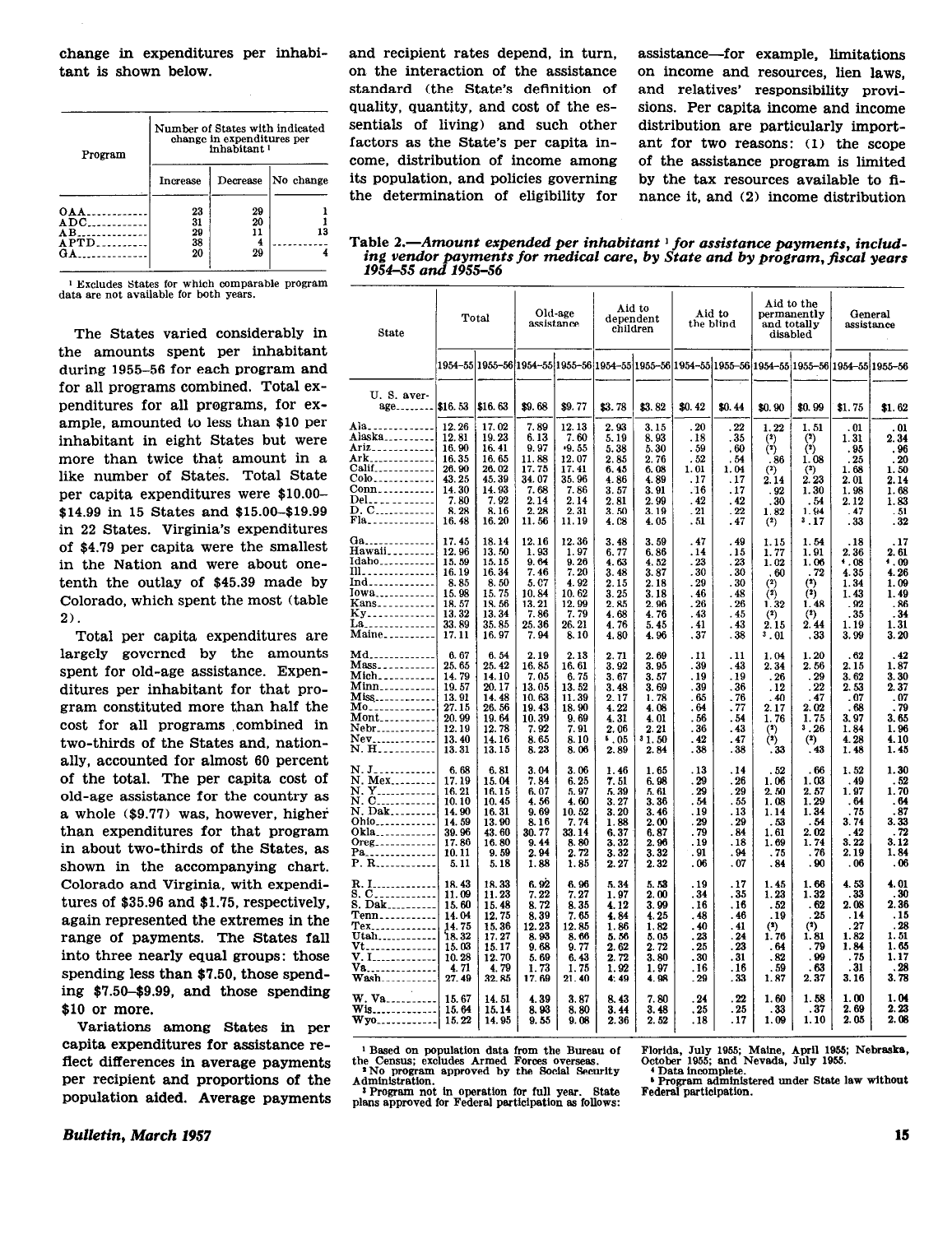#### Chart 1.- Amount expended per inhabitant<sup>1</sup> for assistance payments, including vendor payments for medical care, fiscal year 1955-56



is a large factor in determining the number of persons who qualify as needy individuals under the State's standard of assistance. In old-age assistance, another important factor is the beneficiary rate and the average benefit amount under old-age and survivors insurance, the other major public program of income maintenance for aged persons in the United States.

The factors affecting expenditures per inhabitant for old-age assistance are applicable for all the programs. In general, States with relatively high per capita costs have the following characteristics-a comparatively large proportion of the population receiving assistance, relatively high assistance standards, and relatively liberal policies governing eligibility for assistance. In contrast, States with comparatively low expenditures have standards and eligibility requirements that are less liberal and, with few exceptions, provide aid to a small proportion of the population.

Among the seven States with the largest per capita expenditures for old-age assistance, for example, all except Massachusetts have comparatively high recipient rates coupled with average payments that are either high compared with those in other States or are near the national median. In Massachusetts the relatively high average payment is primarily responsible for the relatively high per capita cost; the State's recipient rate was at the median for the Nation in December 1955. Assistance standards in Louisiana and Missouri-the only

two of these seven States that have average payments in the middle range -are not high in relation to those of other States. Nevertheless, the proportion of the population with little or no income is relatively large in these two States, so that, even under their moderate assistance standards, a comparatively high proportion of aged persons qualifies for assistance. The seven States vary in per capita income and old-age and survivors insurance beneficiary rate. Three (California, Massachusetts, and Washington) rank high among all States in both per capita income and beneflciary rates for old-age and survivors insurance. Colorado and Missouri, on the other hand, are in the middle range with respect to both per capita income and beneficiary rate. The two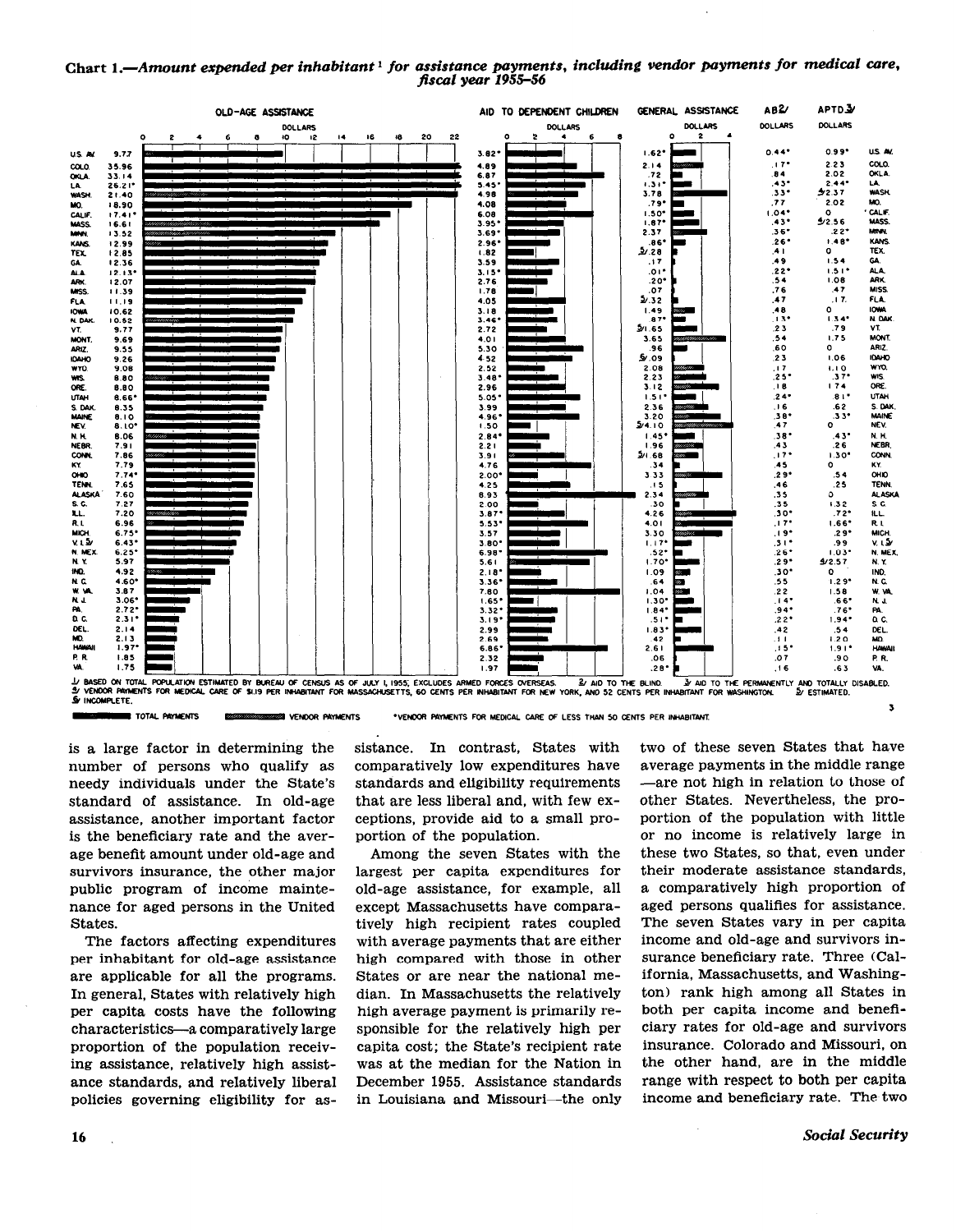Table I.-Number of States with specified amount of expenditures per inhabitant for vendor payments for medical care, by program, fiscal year 195556

| Expenditures per<br>inhabitant for vendor<br>payments for medical<br>care | Total, all<br>programs | Old-age<br>assistance   | Aid to<br>dependent<br>children | Aid to<br>the blind | Aid to<br>the perma-<br>nently and<br>totally<br>disabled | General<br>assistance        |
|---------------------------------------------------------------------------|------------------------|-------------------------|---------------------------------|---------------------|-----------------------------------------------------------|------------------------------|
| Average, all States                                                       | \$1.51                 | \$0.78                  | \$0.14                          | \$0.02\$            | \$0.14                                                    | \$0.43                       |
| Total number of<br>States                                                 | 53                     | 53                      | 53                              | 53                  | 45                                                        | 53                           |
| No vendor payments                                                        | 12                     | 27                      | 29                              | 27                  | 23                                                        | 13                           |
| Vendor payments<br>Less than $$0.50$<br>$0.50 - 0.99$                     | 41<br>13               | 26<br>14<br>$\mathbf 2$ | 24<br>21                        | 26<br>26            | 22<br>19<br>2                                             | 40<br>19<br>$\boldsymbol{9}$ |
| $1.00 - 1.49$<br>$1.50 - 1.99$                                            | 4<br>4<br>8            | 3                       |                                 |                     | 0                                                         | 3                            |
| $2.00$ or more                                                            | 12                     | $\frac{2}{5}$           |                                 | n                   | 0                                                         | $\mathbf 2$                  |

remaining States (Louisiana and Oklahoma) have relatively low income per capita and low beneficiary rates, both indicative of potentially greater need.

In contrast to the above group, all but one of the seven States with the lowest per inhabitant expenditures for old-age assistance aid a comparatively small proportion of their aged population but vary in size of average payment, per capita income, and oldage and survivors insurance beneficiary rate. In Puerto Rico the recipient rate is among the highest in the Nation, but the average payment (\$7.90 in December 1955), per capita income, and old-age and survivors insurance beneficiary rate are among the lowest in the Nation. Four States (Delaware, the District of Columbia, Maryland, and Pennsylvania) have comparatively high per capita income and an average or larger-than-average proportion of the aged population with income from old-age and survivors insurance or the Federal civilservice retirement program; these two factors bring their per inhabitant expenditures down despite the fact that their assistance standards are about at the national average. Hawaii and Virginia-the other two States in this group-are in the middle range when States are ranked according to per capita income. In Hawaii the old-age and survivors insurance beneficiary rate is relatively high, and in Virginia it is near the median for the Nation. Assistance standards in these two States were low in relation to those in other States.

Much the same sort of variation

occurred among the States with respect to the other assistance programs. The distribution of States by amount of assistance expenditures per inhabitant for the fiscal year 1955-56 is shown below for each of the assistance programs ,and for all categories combined.

| Expenditures<br>per inhabi-<br>tant | Total.<br>all pro- <br>grams |                     | OAA ADC  |          | <b>AB</b> APTD | GА       |
|-------------------------------------|------------------------------|---------------------|----------|----------|----------------|----------|
|                                     |                              |                     |          |          |                |          |
| Total num-                          |                              |                     |          |          |                |          |
| ber of                              |                              |                     |          |          |                |          |
| States                              | 53                           | 53                  | 53       | 53       | 45             | 53       |
|                                     |                              |                     |          |          |                |          |
| Less than                           |                              |                     |          |          |                |          |
| $$0.50$                             | 0                            | 0                   | 0        | 44       | 9              | 13       |
| $0.50 - 0.99$                       | 0                            | 0                   | $\bf{0}$ | 8        | 10             |          |
| $1.00-1.49$                         | 0                            | 0                   | 0        | ı        | 10             |          |
| $1, 50 - 1, 99$                     | 0                            |                     | 5        | 0        | 9              |          |
| $2.00-2.99$                         | 0                            |                     | 13       | 0        | 7              |          |
| $3.00-3.99$                         | 0                            |                     | 15       | 0        | 0              | 879763   |
| 4.00-4.99                           |                              |                     | 9        | 0        | 0              |          |
| $5.00 - 7.49$                       | $\frac{1}{3}$                | 34227               | 9        | 0        | 0              | $\bf{0}$ |
| $7.50 - 9.99$                       | 4                            | 18                  | 2        | 0        | 0              | 0        |
| $10.00 - 14.99$                     | 15                           | 10                  | $\bf{0}$ | 0        | 0              | 0        |
| $15.00 - 19.99$                     | 22                           | 3                   | 0        | $\bf{0}$ | 0              | 0        |
| 20,00 or more.                      | 8                            | $\overline{\bf{4}}$ | 0        | O        | 0              | 0        |

#### Vendor Payments for Medical Care

For the country as a whole, payments to vendors of medical care in 1955-56 amounted to \$253 million for all programs combined, or 9 percent of the total cost of assistance; they represented an expenditure of \$1.51 per inhabitant. More than half the total per capita cost was met from old-age assistance funds ('78 cents), and relatively large expenditures were also made from general assistance funds (43 cents). Costs were small in the other programs, however, amounting to 14 cents each in the programs of aid to dependent children and aid to the permanently and totally disabled and to 2 cents in aid to the blind.

The States use a variety of methods for providing medical care to recipients. All but 12 States made payments to vendors under at least one of their assistance programs. Some of the 12 States not making vendor payments may provide for medical care needs through the money payment to the recipient, and others may rely largely on other public agencies to meet medical need. A number of the States making vendor payments also use other methods for furnishing medical care to recipients.

States varied considerably, also, in .the program funds used to pay the vendors of medical care. General assistance funds continued to be the most widely used source for vendor payments, and such payments were an important part of total expenditures for this program. Nationally, vendor payments accounted for about one-fourth of the total per capita cost of general assistance, and in 11 States they made up more than half the total. Moreover, though threefourths of the States used general assistance funds for vendor payments, fewer than half the States used funds from each of the other programs for this purpose. At least 15 States used general assistance funds, however, to pay vendors for medical bills incurred by recipients of one or more of the special types of public assistance. Thus, of all general assistance funds spent for vendor payments in the country as a whole, the proportion used for recipients of the special types of assistance is known to have been at least 15 percent and-because a number of States did not identify the programs supplemented-might have been as high as 44 percent.

The distribution of States making vendor payments, by the amount of their per capita expenditure for this purpose, shows that the cost was less than 50 cents per inhabitant in about half the States for old-age assistance and general assistance, in all the States for aid to the blind, and in all but three States for aid to dependent children and aid to the permanently and totally disabled (table 3). For old-age assistance, however, five States spent at least \$2 per capita,